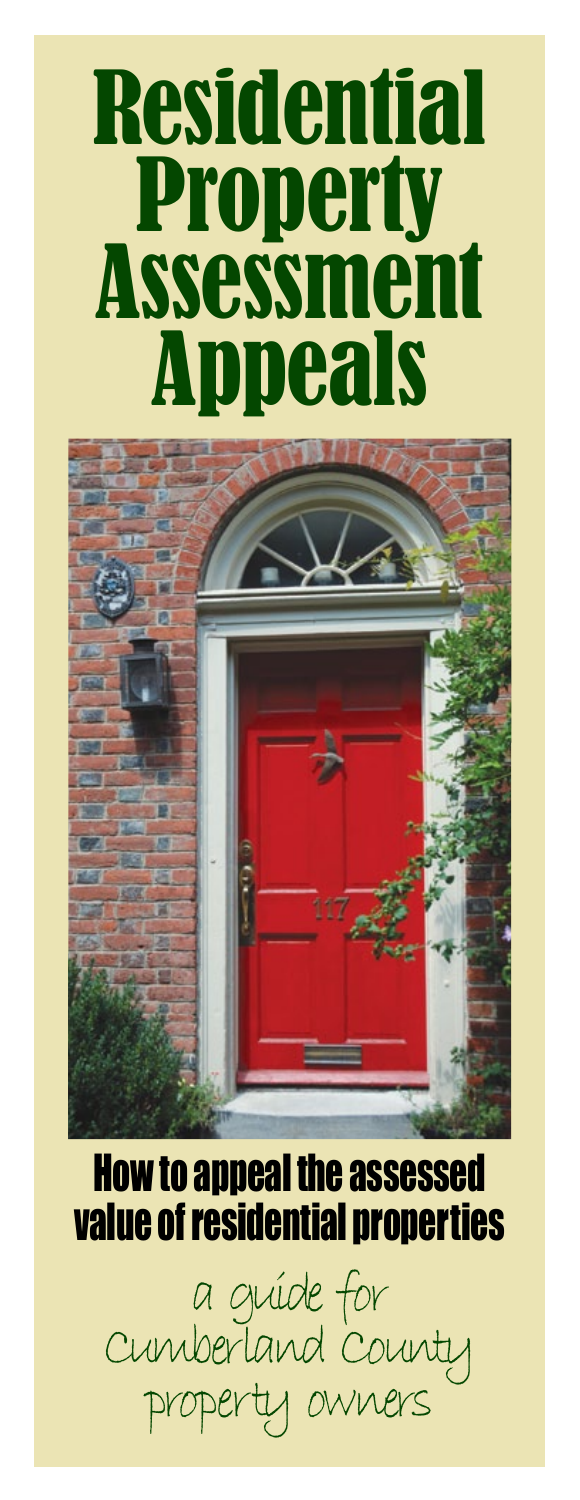## <span id="page-1-0"></span>Table of Contents

| Talk to Your County Assessor First             |
|------------------------------------------------|
| The Role of Your Board of Assessment Appeals   |
| <b>Other Considerations Before You File</b>    |
|                                                |
| <b>Appeal Forms</b>                            |
| <b>Time for Filing</b>                         |
| <b>Place for Filing</b>                        |
|                                                |
| <b>Admissible Evidence</b>                     |
| <b>Comparative Sales Approach</b>              |
|                                                |
|                                                |
| Where to Find Comparable Sales Data            |
| How to Evaluate Comparable Sales               |
|                                                |
| Your Assessment Appeal Hearing  12-16          |
| Notice of Hearing                              |
| Continuance / Postponement                     |
| <b>Failure to Appear</b>                       |
| <b>Authorized Representatives</b>              |
| <b>Attending the Hearing</b>                   |
| <b>Burden of Proof</b>                         |
| Reaching a Decision                            |
| <b>Notice of Decision</b>                      |
| <b>Implementation of Decision</b>              |
| <b>Further Appeal Rights</b>                   |
| <b>Annual Appeals</b>                          |
| Glossary of Terms Used in This Publication  17 |
|                                                |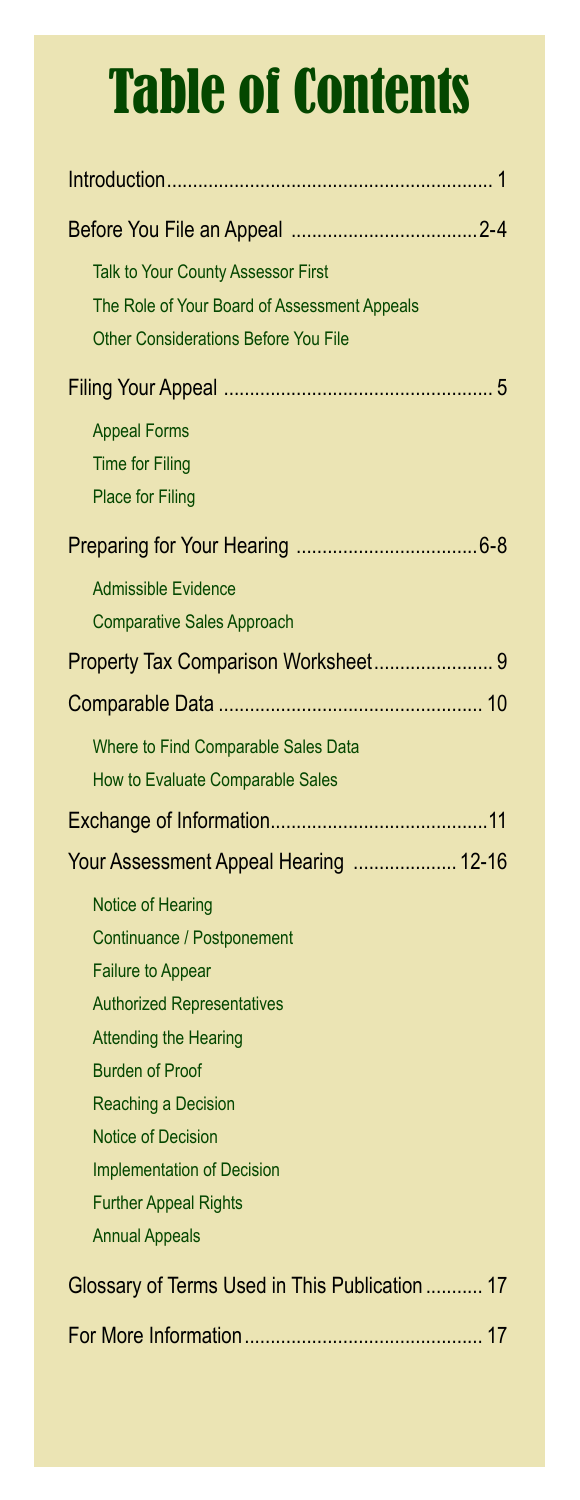### <span id="page-2-0"></span>Introduction

The property taxes you pay are based on your property's assessed value. If you disagree with the assessed value, you can appeal your assessment to the Cumberland County Board of Assessment Appeals.

This pamphlet describes what you should do before you appeal, the role of the Appeals Board, and the steps required to file and present a residential assessment appeal. If you have questions that are not answered here, you should contact the Cumberland County Assessment Office at 717.240.6350.

A complete copy of the *"Rules and Regulations Governing Real Estate Assessment and Appeals Before The Board Of Assessment Appeals In and For Cumberland County, Pennsylvania"* can be viewed on the County website at [www.ccpa.net](http://www.ccpa.net/index.aspx?nid=3587) [\(government>taxes>](http://www.ccpa.net/index.aspx?nid=3587) [tax assessment>tax assessment forms\)](http://www.ccpa.net/index.aspx?nid=3587) or picked up at the Assessment Office, located in the Old Courthouse on the Square in Carlisle.



 $\bullet$  1  $\bullet$ 

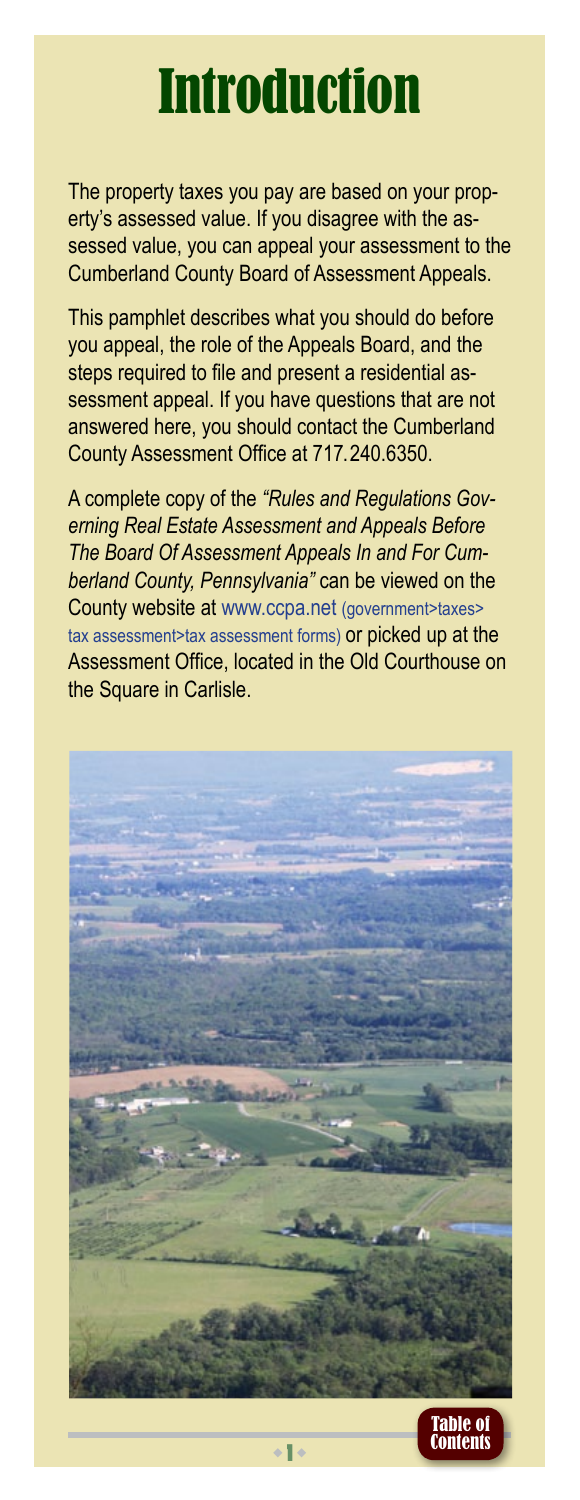### <span id="page-3-0"></span>Before You File

### <span id="page-3-1"></span>Talk to Your County Assessor First

If you believe your property is over-assessed and are considering filing an appeal, your County Assessor is available to help explain how your property was assessed in the first place and answer any questions you may have about the assessment process and filing an appeal. When you contact the Assessment Office, you may wish to review any additional, pertinent information about your property that the Assessment Office may not have been aware of at the time of your property's most recent valuation. Depending on the additional, pertinent information, the County's Assessor may agree to support your request for a lower assessment before the County's Board of Assessment Appeals.

You can contact your Assessor at the Cumberland County Assessment Office at 717.240.6350 or visit the office at the Old Courthouse, One Courthouse Square, Carlisle.

Appeals must be filed on a timely basis [\(see Page 5\)](#page-6-4) using the appropriate Assessment Appeal Form.

### <span id="page-3-2"></span>The Role of Your Board Of Assessment Appeals

The Cumberland County Board of Assessment Appeals is an independent board, authorized by statute and appointed by the County Commissioners, primarily to hear assessment appeal valuation cases. When there is a dispute over the real property assessment (value), it is the responsibility of the Board of Assessment Appeals to hear testimony from all parties regarding the property value and determine the fair market value which is used for assessment purposes.

The Appeals Board, with proper evidence, such as the sale prices of similar properties, has the ability to lower a property's assessed value. The Board also has the ability to keep the property's current assessment and, in extremely rare cases, the ability to raise an assessment based on supporting evidence. The Board may also grant and deny exemptions, such as for property owned by a charity.

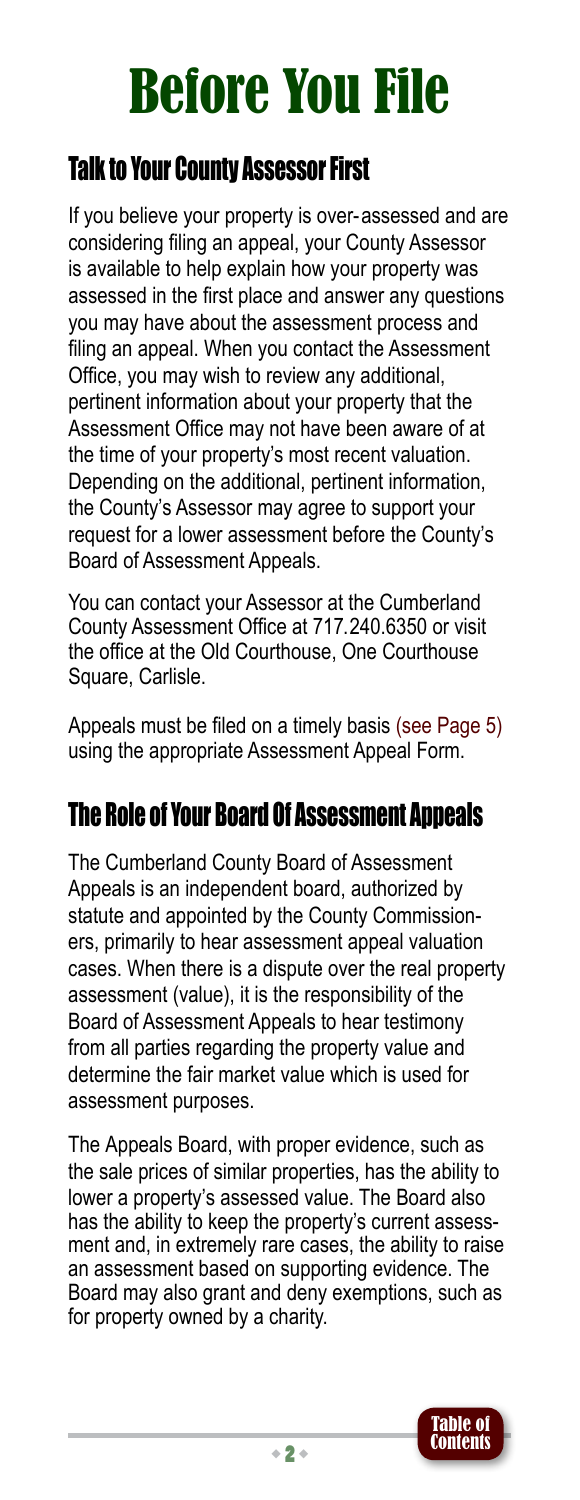### **The Appeals Board does not have the authority to:**

- Reduce your property's assessed value simply because you are paying more taxes than your neighbor
- $\bullet$  Reduce your taxes due to your inability to pay
- $\bullet$  Compare assessments
- $\bullet$  Fix the tax rate, levy taxes, or change tax rates
- $\triangleleft$  Extend filing periods
- $\bullet$  Rehear an appeal in the same year in which it was already ruled upon

### <span id="page-4-0"></span>Other Considerations Before You File

#### **Who can file an appeal?** [\(Chapter 3-Rules & Regulations\)](http://www.ccpa.net/DocumentCenter/Home/View/7313)

With a few exceptions, all appeals may be made only by and in the name of the owner or owners of record. A tenant, purchaser, taxing district or other aggrieved party, may petition the Board for leave to appeal. They do this by filing an Appeal Form by the deadline. The Board may, in its discretion, allow the filing of the appeal or deny it for the reason that the petitioner does not qualify as an aggrieved person under the law.

### **What form should I use?**

All appeals should be filed on the official Assessment Appeal Form. These forms can be obtained at the Assessment Office or on the Tax Assessment page of the County website at www.ccpa.net [\(see page 5\).](#page-6-4)

#### **If I provide supporting documentation to the Assessment Office, will the Assessor present that information to the Board of Assessment Appeals?**

If you provide any evidence to your County Assessor, that evidence will be made available to the Appeals Board. Appraisals must be submitted and actually

> **==** Be sure to complete your<br>application correctly and file it on time.

> > $+3+$

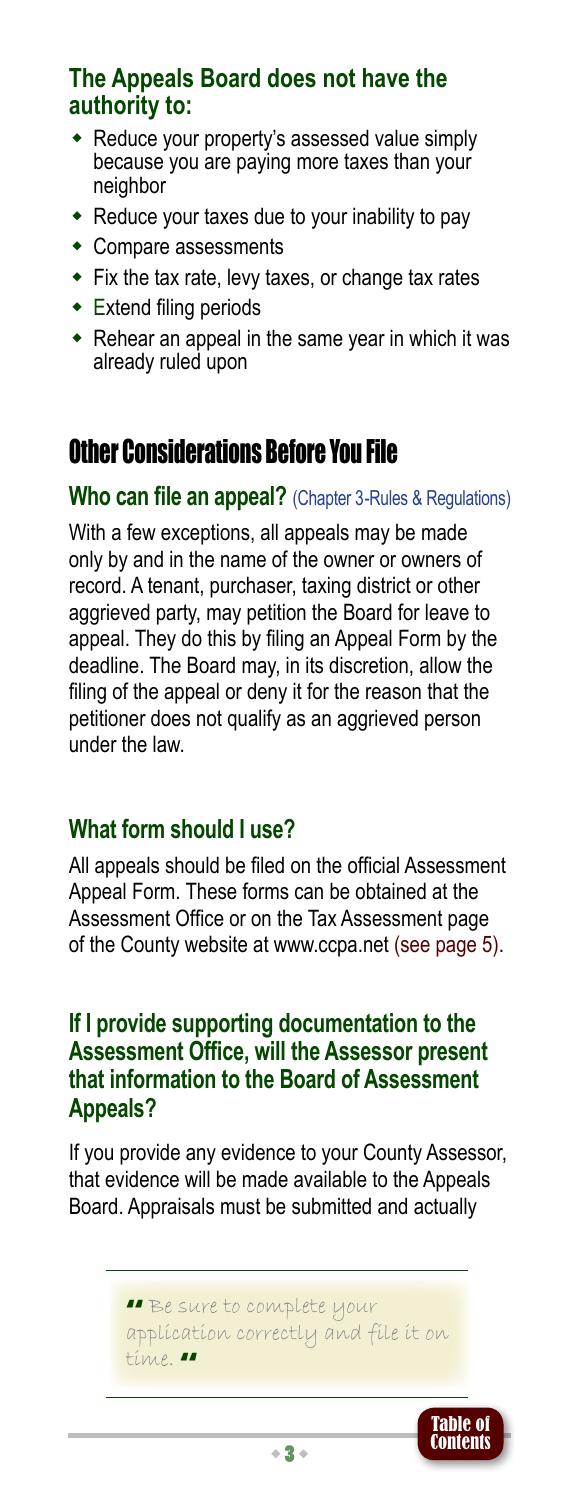received by the Assessment Office at least ten (10) days prior to the date scheduled for the hearing. You must file a signed original and six (6) copies of all appraisal reports. An original and six (6) copies must be filed so that each of the three (3) Board members have a copy, there is a copy available for the School District and Municipality, and there is an original and copy for the Assessment Office.

### **Can I submit one application for more than one property?**

### Yes.

But, each parcel must be separately listed.

#### **Do I have to pay my property taxes if I disagree with my property's assessed value?**

### Yes.

You are required to pay your property taxes timely, despite any appeal you have pending.

#### **If the Appeals Board lowers the assessment of my property, does the lower assessment apply to the current or previous tax years?**

### No.

If your assessment changes as a result of your appeal the new value is prospective and will not apply until the following tax year. (Exception: If you filed a timely appeal of a change in assessment notice.)

#### **Can I change my mind about the appeal that I filed?**

### Yes.

You have the right to notify the Assessment Office to withdraw your appeal at any time until the hearing starts.

> ■ You must pay your property<br>taxes on tíme - even íf you have filed an appeal.

> > $+4+$

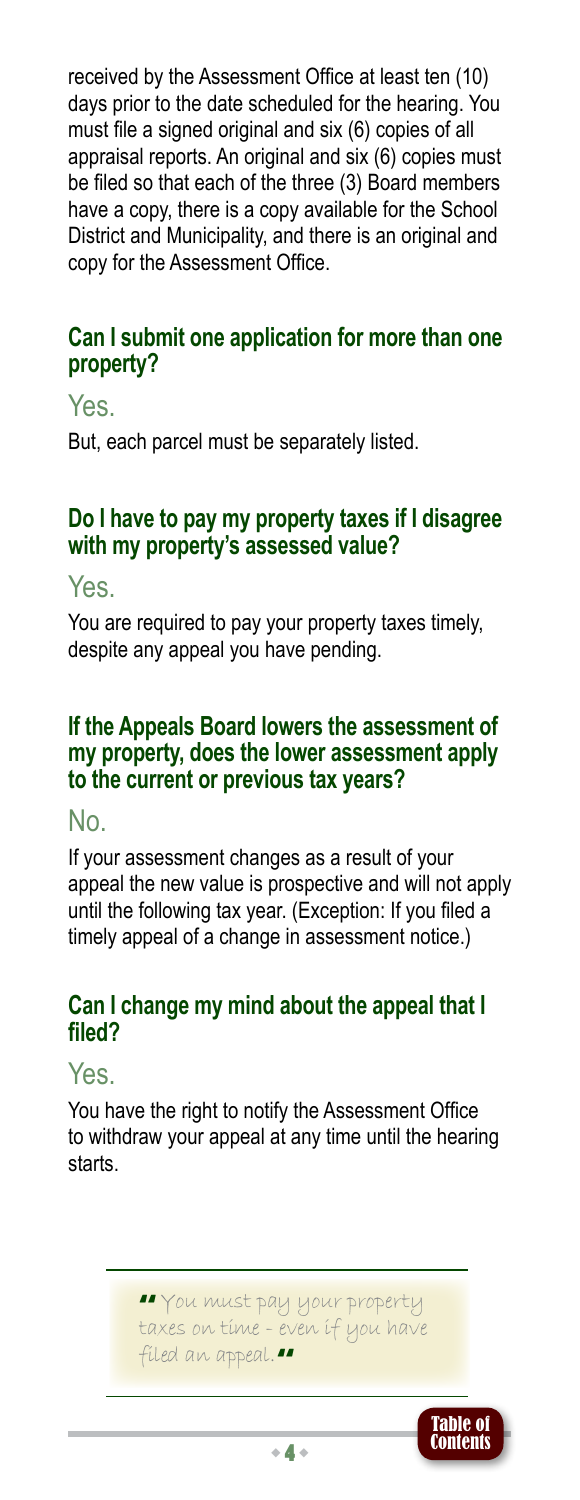### <span id="page-6-4"></span><span id="page-6-0"></span>Filing Your Appeal

### <span id="page-6-1"></span>Appeal Forms

To appeal the value of your property, you must file an Assessment Appeal Form with the Assessment Office. Appeal Forms are available at the Assessment Office or on the Tax Assessment page of the County website a[t www.ccpa.net \(government>taxes>](http://www.ccpa.net/index.aspx?nid=3587) [tax assessment>tax assessment forms\).](http://www.ccpa.net/index.aspx?nid=3587)

### <span id="page-6-2"></span>Time for Filing

[\(Rules and Regulations: 2.01\)](http://www.ccpa.net/DocumentCenter/Home/View/7313)

You have the right to appeal your assessment annually. Annual appeals must be received in the Assessment Office by **September 1st.**

Appeals from any change in assessment must be filed within **40 days** of the date of the Change of Assessment Notice.

### <span id="page-6-3"></span>Place for Filing

[\(Rules and Regulations: 2.02\)](http://www.ccpa.net/DocumentCenter/Home/View/7313)

Assessment Appeal Forms shall be filed with the

#### **Cumberland County Board of Assessment Appeals**

1 Courthouse Square, Room 107 Carlisle, PA 17013

If filed by mail, the form must be received in the Assessment Office by the deadline for appeal.

Appeal Forms may also be filed with the Board in person at the Assessment Office, Room 104, between the hours of 8:00am and 4:30pm. The Assessment Office is located in the Old Courthouse on the square in Carlisle, Pennsylvania.

> **""** Appeal forms are available at<br>the Assessment Office or on the County website www.ccpa.net."

> > $+5+$

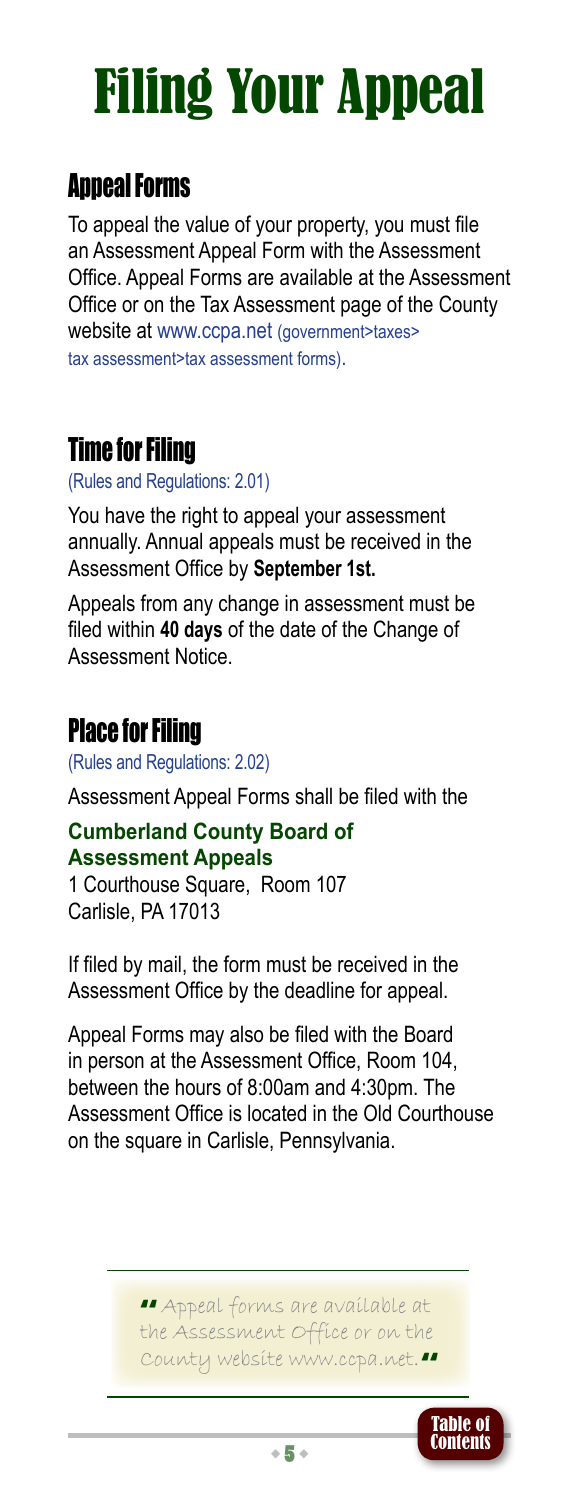### <span id="page-7-0"></span>Preparing for Your Hearing

The law requires that you be notified at least 20 days in advance of your hearing. To prepare for the hearing, you will need to gather and assemble admissible evidence that you will bring to the hearing to support your position. Without giving the Board the evidence it needs to grant you a reduction, your appeal may be denied.

Keep in mind that the purpose of the hearing is to determine the fair market value of your property as of the date you filed your appeal. You may also appeal your base year value (year 2010 value) but most taxpayers find that more difficult. While the hearings do not strictly follow the formal rules of evidence followed by courts, any evidence you present must be appropriate and meaningful in order to be admissible.

A copy of *"Rules and Regulations Governing Real Estate Assessment and Appeals Before The Board Of Assessment Appeals In and For Cumberland County, Pennsylvania"* is available at the Assessment Office and on the County website at [www.ccpa.net](http://www.ccpa.net/index.aspx?nid=3587)  [\(government>taxes>tax assessment>tax assessment forms\).](http://www.ccpa.net/index.aspx?nid=3587)  This document contains rules and regulations regarding Assessment Appeals that may be helpful to you in preparing for your hearing.

### <span id="page-7-1"></span>Admissible Evidence

The Board is not bound by the strict rules of evidence normally applied to the courts. The Board may, in its discretion, hear any and all evidence which it considers applicable and helpful in deciding the appeal. The owner may offer his opinion of the fair market value either orally or in writing.

Appellants are encouraged to bring photographs of unusual circumstances or deficiencies that could affect the value of the property. These photographs may be submitted with the Appeal Form or brought to the hearing.

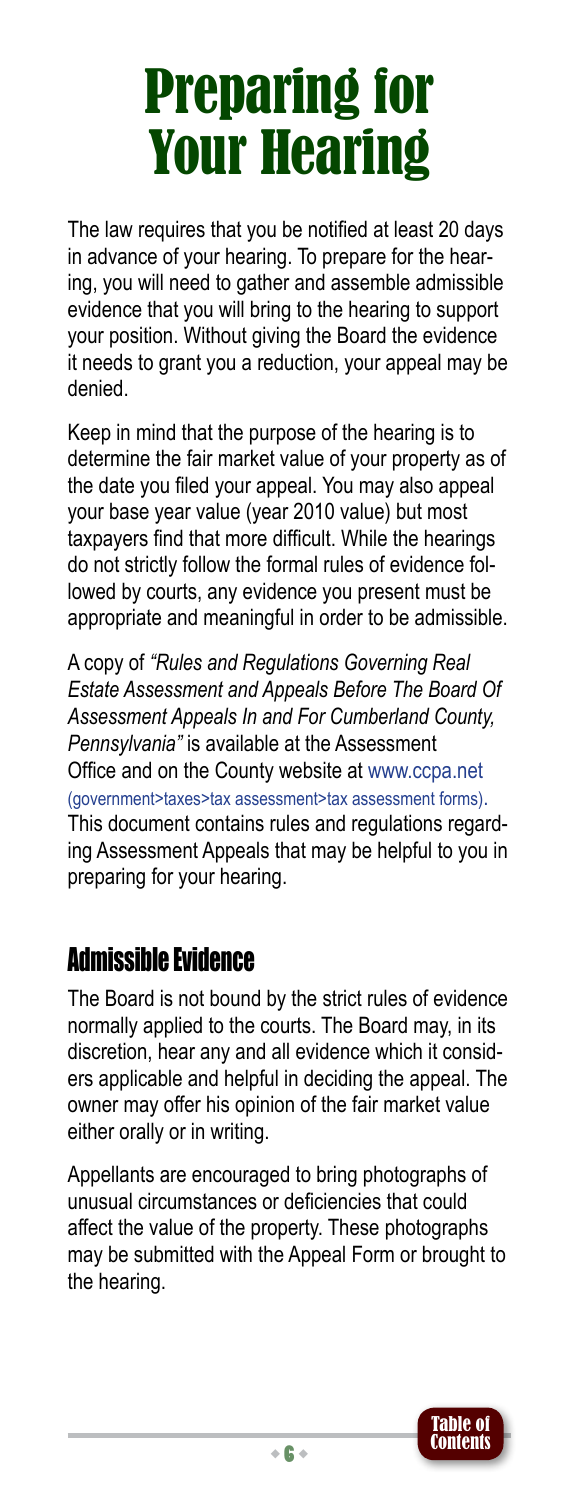Written appraisals are not required but are strongly recommended. The original and six copies must be submitted at least 10 days prior to the date of the hearing.

Your evidence may take several forms, including oral testimony by you, your agent, or an expert applicable witness such as a real estate appraiser. You may also be represented by an attorney.

There are three basic methods used by appraisers to find the value of property: comparable sales of similar properties; replacement cost less depreciation; and income capitalization. In most residential appeals, the most reliable evidence is the sale of properties similar to yours. These are called "comparable properties." (Note: The assessments of other properties are not evidence of market value of your property.)

Before you begin to gather evidence about comparable properties, you should gather information about your own property. Determine the age, building size(s), lot size, and so forth for your property first, and then compare that information with the information on the comparable properties that have sold. **You can obtain information about your property or the comparable properties by using computer terminals at the Assessment Office or by searching by address on the county-wide database on the County website at** [www.ccpa.net \(government>taxes>](http://www.ccpa.net/index.aspx?nid=3587) [tax assessment>tax assessment forms\).](http://www.ccpa.net/index.aspx?nid=3587) 

The following explains how to judge whether a sold property is comparable to your property.

### <span id="page-8-0"></span>Comparative Sales Approach to Value

**Is the sale an arm's-length open market transaction?** "Arm's-length open market transaction" refers to conditions surrounding the sale.

**Was the property exposed for sale on the open market?** 

**Was the property available for sale to anyone?** 

**Did the seller have to sell quickly?** 

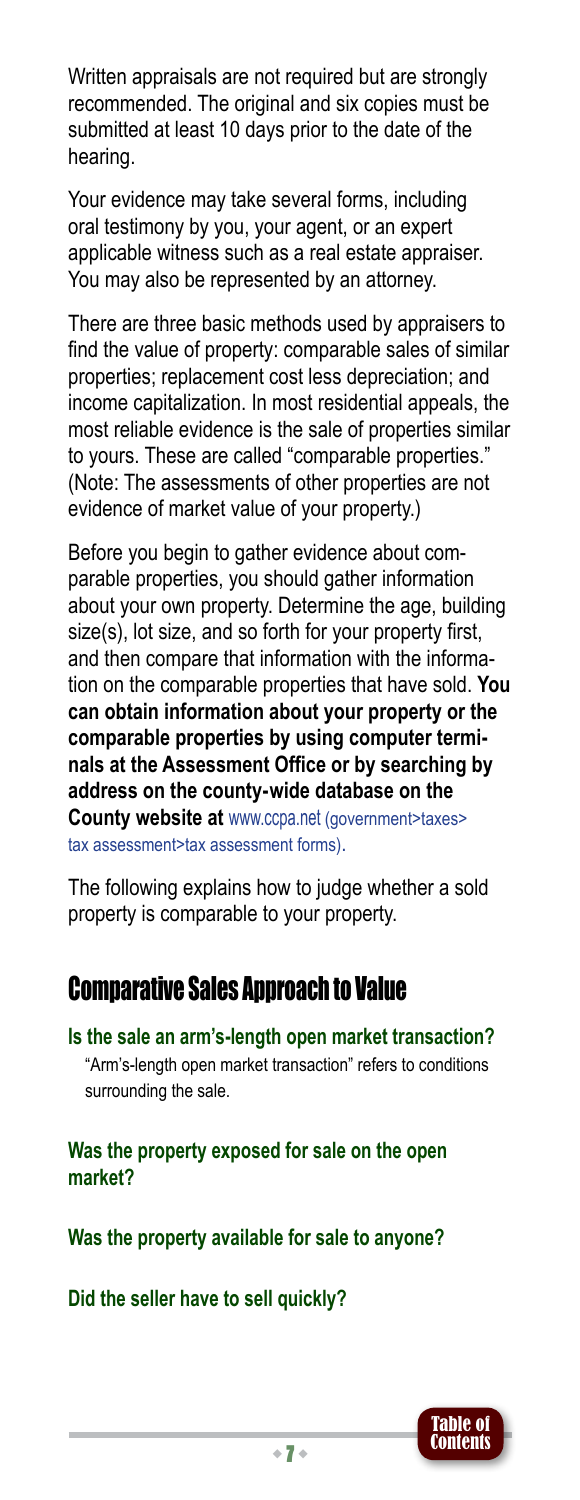#### **Was the property listed for sale with a Realtor?**

#### **Did the buyer and seller know each other?**

For example, a house sold between relatives may sell for less than if it were sold to someone the seller does not know. In that situation, a sale may not be an "arm's-length open market transaction."

#### **Elements used to measure the physical similarity include, but are not limited to, the following:**

- $\bullet$  Distance of the comparable from your property
- $\bullet$  The number of bedrooms and bathrooms
- $\bullet$  Finished basement area
- $\rightarrow$  Year built
- $\bullet$  Size of improvement, such as a house; in square feet
- $\bullet$  Air conditioning
- $\bullet$  Lot size and other attributes; such as a view
- $\bullet$  Miscellaneous improvements; pools, patios, out buildings, and auxiliary structures
- $\bullet$  Quality of construction
- Property condition; excellent, good, fair, or poor
- $\bullet$  Neighborhood
- $\bullet$  Style of home (ranch, bi-level, two story, etc.)

" Comparable sales are sales of other properties that are similar to yours. Many different standards are used to judge the comparability of the properties.

w8w

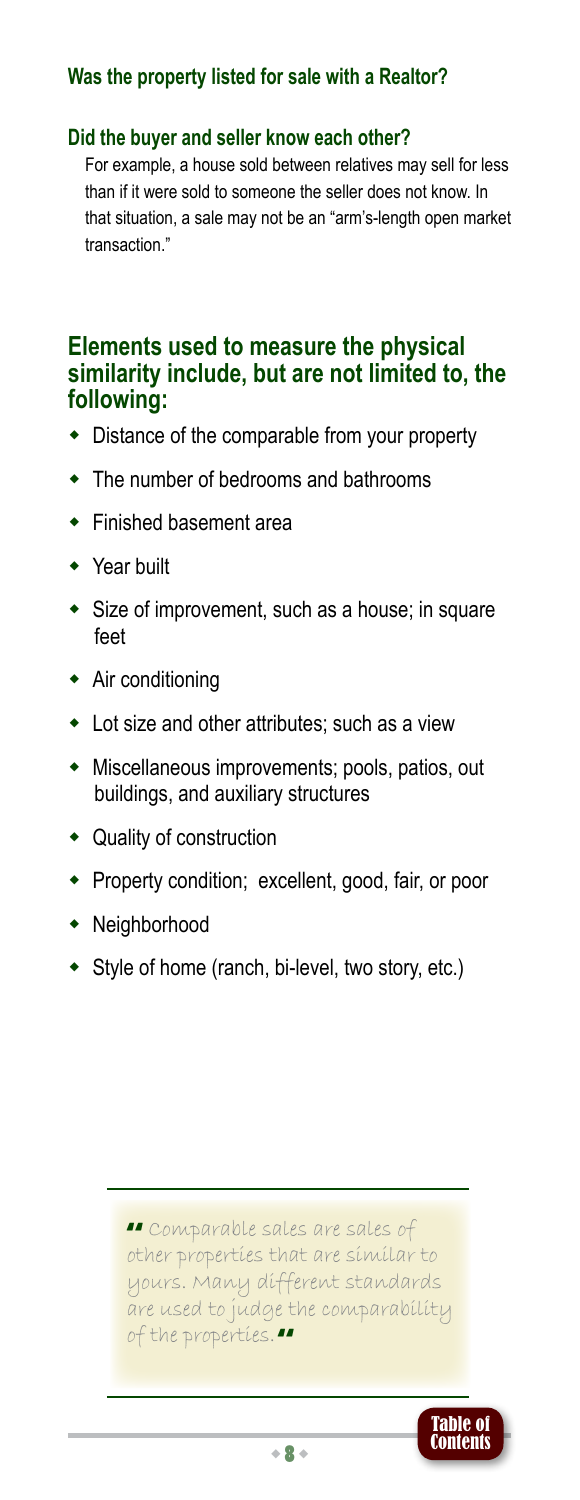### <span id="page-10-0"></span>Property Tax **Comparison** Worksheet

|                                                                | Your     |         |         |         |
|----------------------------------------------------------------|----------|---------|---------|---------|
|                                                                | Property | Sale #1 | Sale #2 | Sale #3 |
| <b>Property Address</b>                                        |          |         |         |         |
| <b>Municipality</b>                                            |          |         |         |         |
| <b>Distance from Subject</b><br><b>Property</b>                |          |         |         |         |
| <b>Property Use</b>                                            |          |         |         |         |
| <b>Lot Size</b>                                                |          |         |         |         |
| <b>Lot Attributes</b><br>(view, excess traffic, terrain, etc.) |          |         |         |         |
| <b>Living Area</b>                                             |          |         |         |         |
| <b>Finished basement area</b>                                  |          |         |         |         |
| Garage: # of cars                                              |          |         |         |         |
| <b>Year Built</b>                                              |          |         |         |         |
| <b>Bedrooms/Bathrooms</b>                                      |          |         |         |         |
| <b>Central Heat</b>                                            | Y / N    | Y/N     | Y / N   | Y/N     |
| <b>Air Conditioning</b>                                        | Y / N    | Y/N     | Y / N   | Y / N   |
| <b>Other Improvements</b><br>(pool, patio, porch, etc.)        |          |         |         |         |
| <b>Sale Date</b>                                               |          |         |         |         |
| <b>Sale Price</b>                                              |          |         |         |         |

■ In most resídentíal appeals, the<br>most relíable type of evídence to support your opinion of "fair market value" is the sale of properties similar to yours.

 $+9+$ 

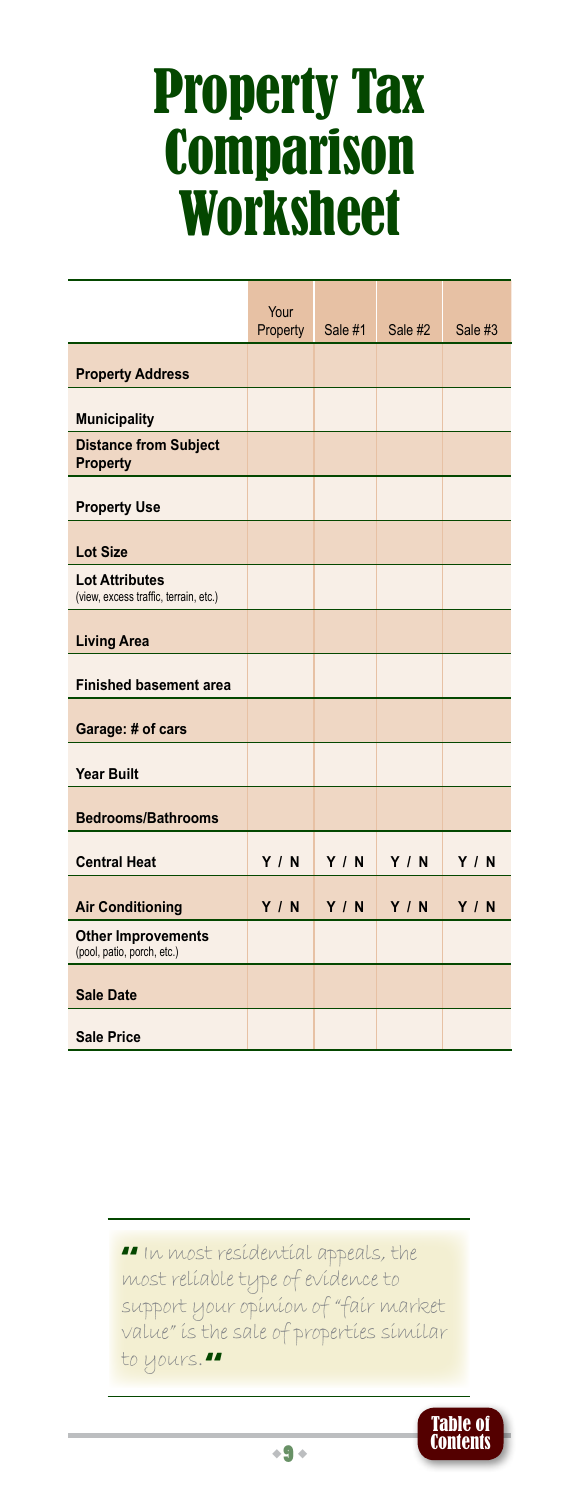### Comparable Data

### <span id="page-11-0"></span>Where To Find Comparable Sales Data

You can find comparable sales data at the Assessment Office. Sales data by street address or parcel number can be accessed on the Tax Assessment page of the County website at [www.ccpa.net](http://www.ccpa.net/index.aspx?nid=3587)  [\(government>taxes>tax assessment>tax assessment forms\)](http://www.ccpa.net/index.aspx?nid=3587) or by using the sales search tool on the public computers at the Assessment Office in the Old Courthouse.

Additional sources of data include local real estate agents and brokers, real estate appraisers, and mortgage brokers. If you use one of these other sources of data, you should ensure that they will find recent comparable sales.

Be sure to obtain the full address and/or the parcel number for each comparable sale you plan to present as evidence.

You may wish to drive by the comparable properties to determine the similarities and differences between each comparable sale and your own property. Photographs may help to illustrate your case for the Appeals Board.

### <span id="page-11-1"></span>How to Evaluate Comparable Sales

To evaluate sales, applicants frequently compare the "price per square foot of living area" for each of the compared properties. "Living Areas" do not include garages, porches, patios, or below grade basements.

To determine the "price per square foot of living area" for a property, divide the sale price by the square foot size of the living area. For example:

| Sale Price  | \$210,000                                                 |
|-------------|-----------------------------------------------------------|
| Living Area | $1,200$ sq. ft.                                           |
|             | \$210,000 $\div$ 1,200 = \$175 per sq. ft. of living area |

A worksheet, like the one on the previous page, can help you present your comparable sales information. You should be prepared to discuss similarities and differences between comparable sales and your property. The Appeals Board will be interested in things such as similarity of design, use, location, square footage of the improvements, lot size, finished basement area or other factors that may affect the value.

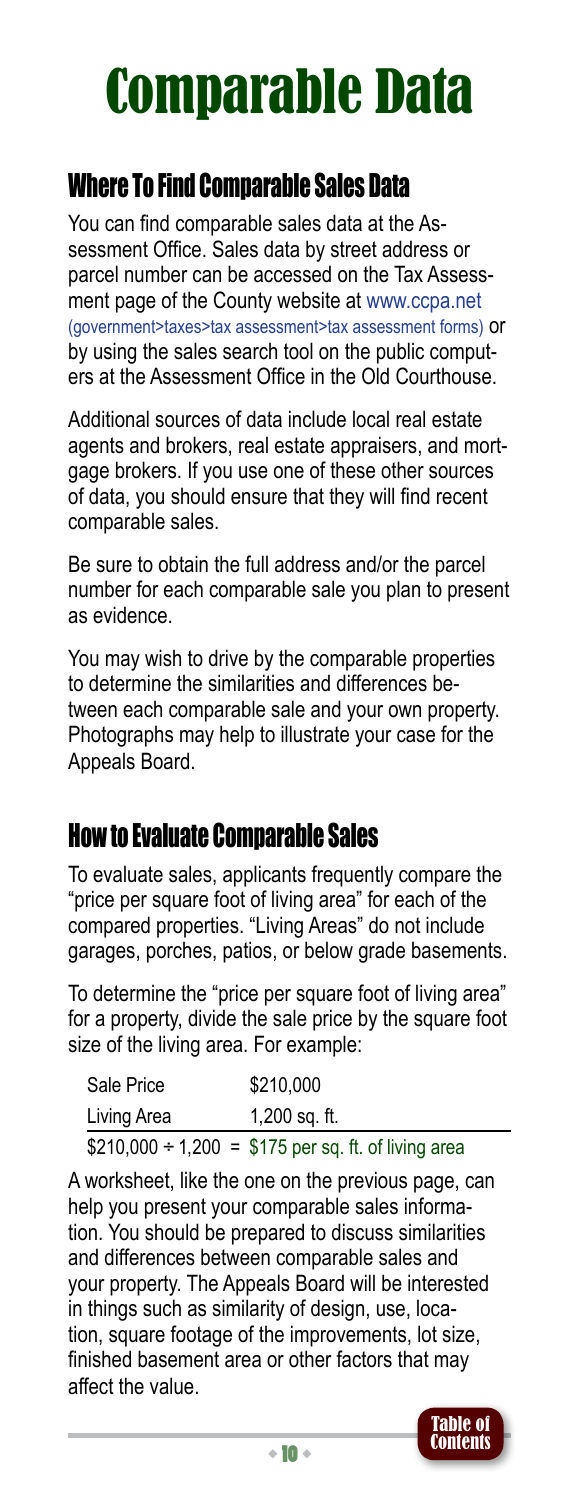### <span id="page-12-0"></span>Exchange of Information

In an exchange of information, both you and the Assessor trade the information that will be presented at the hearing. Either you or the Assessor may request an exchange of information.

If you initiate an exchange of information, you should submit your written request to the Assessment Office prior to 15 days before the start of your hearing. In your request, you should include your opinion of value and the data that supports your opinion of value. The Assessment Office must respond to your request at least 10 days prior to the hearing with their opinion of value and the supporting data. This allows you to review the Assessor's information, which can help you contest the evidence that the Assessor will present. If the Assessor initiates an exchange of information, you must respond to the Assessor's request at least 10 days prior to the hearing with your opinion of value and your supporting data.

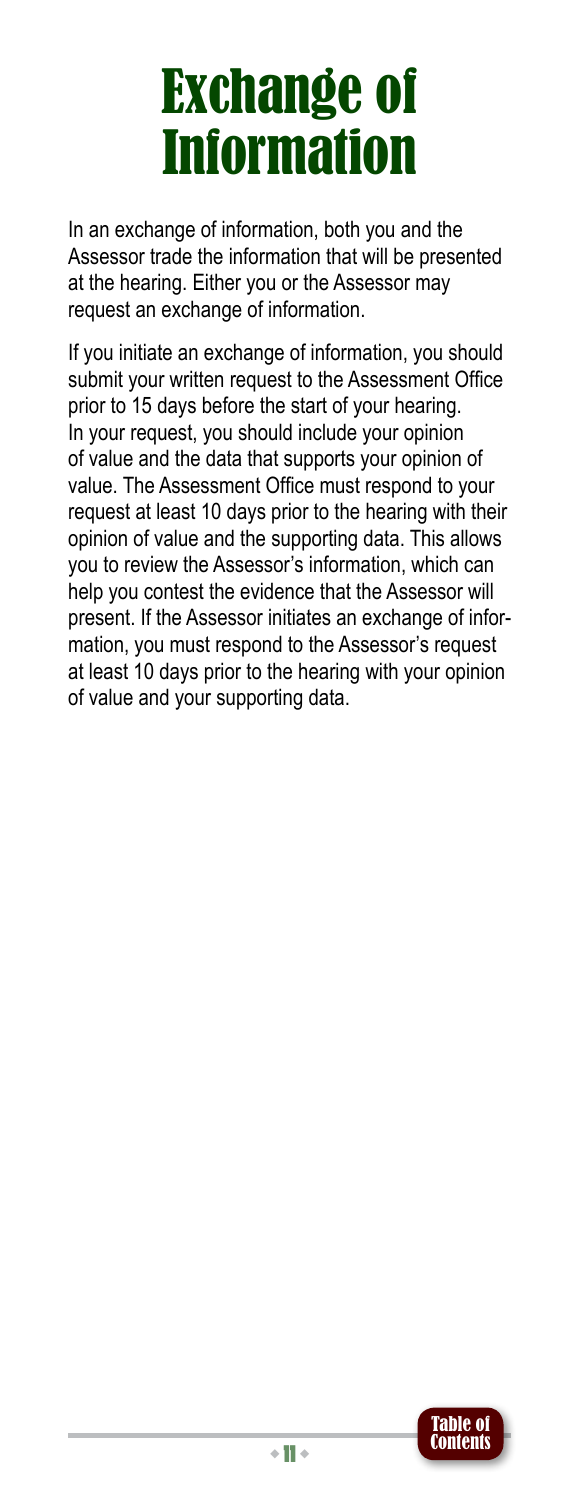### <span id="page-13-0"></span>Your Assessmen Appeal Hearing

As the applicant, you must personally attend the hearing or be represented by someone authorized to represent you and who is thoroughly familiar with the facts of your appeal.

### <span id="page-13-1"></span>Notice of Hearing

After receiving your properly completed application, the Chief Assessor will schedule a hearing. You (and your agent if applicable) will be notified of your hearing date at least 20 days in advance.

The Board of Assessment Appeals will hear and decide all appeals by October 31. Decision Notices will be mailed within five (5) days of the hearing. If you disagree with the Board's decision you will have thirty (30) days from the date of the Decision Notice to file an appeal with the Court of Common Pleas.

### <span id="page-13-2"></span>Continuance/Postponement

[\(Rules and Regulations: 5.03\)](http://www.ccpa.net/DocumentCenter/Home/View/7313)

If, for good and compelling reason, a taxpayer is unable to attend the scheduled hearing, the Board of Assessment Appeals may grant one continuance upon the request of the taxpayer. The inability to be prepared for the hearing as scheduled shall not be deemed a good and compelling reason. Any continuance shall be arranged 48 hours prior to the scheduled hearing or the hearing will be deemed abandoned (Rules and Regulations 5.04). The Board may waive the 48 hour period in emergency situations, at its discretion. The rescheduled hearing may be held after October 31st.

### <span id="page-13-3"></span>Failure to Appear

#### [\(Rules and Regulations: 5.04\)](http://www.ccpa.net/DocumentCenter/Home/View/7313)

Except as stated above (Continuance) the appeal of any taxpayer who fails to appear at the date and time of the scheduled hearing shall be deemed abandoned, the same as if the taxpayer never filed the appeal.

> **\*\*** The applicant must personally<br>attend the hearing or be represented by someone thoroughly familiar with the facts of the appeal.

> > $+12+$

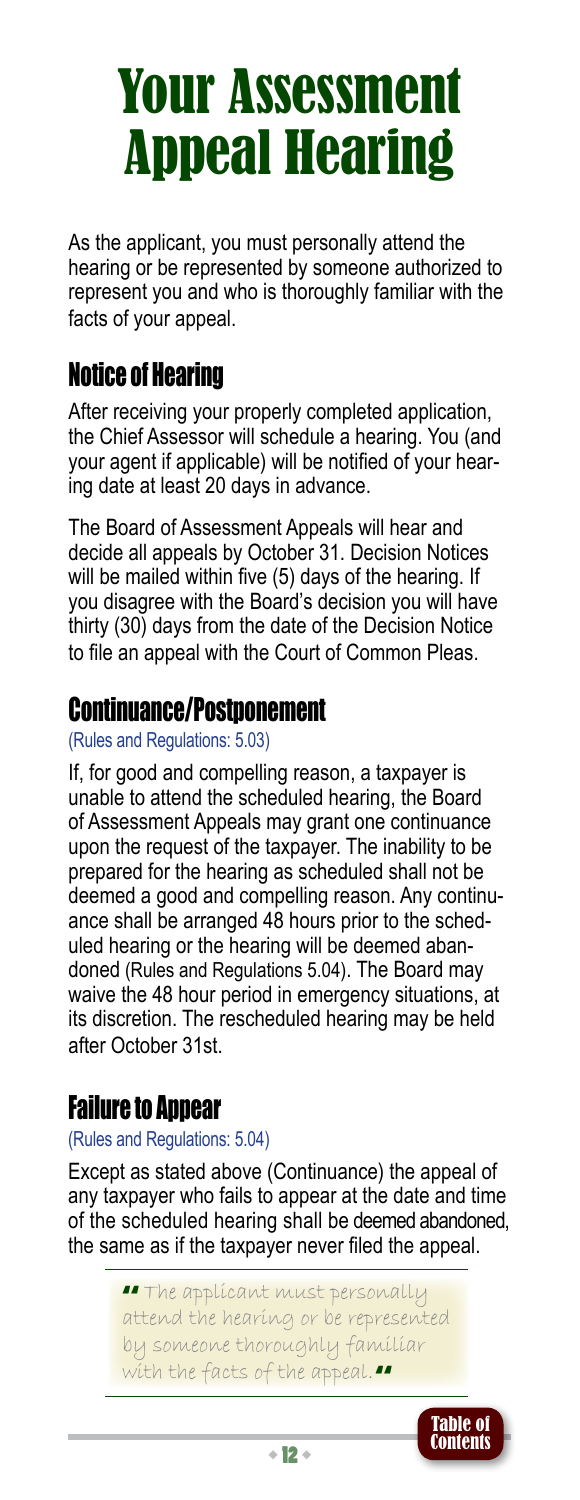### <span id="page-14-0"></span>Authorized Representatives

[\(Rules and Regulations: 3.06\)](http://www.ccpa.net/DocumentCenter/Home/View/7313)

All persons, excepting attorneys at law, appearing before the Board of Assessment Appeals as an agent for the owner of the real estate shall file with the Board, at or before the hearing of the appeal, a written Power of Attorney, duly executed by the owner. The Board will recognize no representative other than the person or persons named in the Power of Attorney.

### <span id="page-14-1"></span>Attending the Hearing

[\(Rules and Regulations: 5.06 - 5.13\)](http://www.ccpa.net/DocumentCenter/Home/View/7313)

Appeals hearings are not as formal as a court of law. You are not required to have an attorney or an agent represent you. However, you, as the applicant, must personally attend the hearing, or be represented by someone thoroughly familiar with the facts of your appeal. If a representative, other than an attorney, attends on your behalf, they will be required to provide a written Power of Attorney. A wife may appear for her husband, or vice versa. Sons or daughters may appear for parents, or vice versa, with a written Power of Attorney.

At the hearing, the Board will hear evidence submitted by you and the Assessment Office. During the appeal you should give your opinion of fair market value, and evidence to support that opinion. The Assessment Office will then give its opinion of value and evidence. The Board will hear the testimony and may ask questions. You and the Assessment Office will also be given time to ask each other questions.

**The matter at issue during the appeal hearing is the fair market value of the property.** Testimony regarding taxes, tax increases, percentage of assessment increase, financial ability to pay and other related complaints are not taken into consideration as they do not relate to determining the fair market value of the property.

> ■ The matter at issue during the<br>appeal hearing is the fair market value of the property.

> > $+13+$

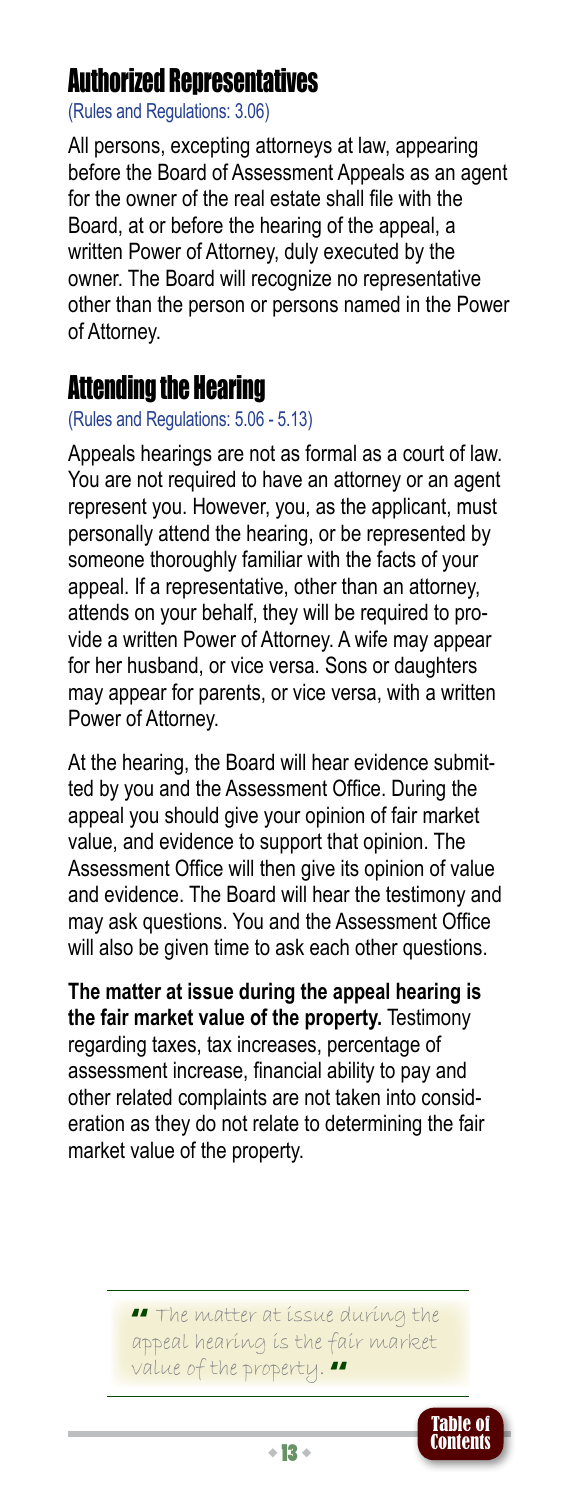In the case of an assessment which includes both land and building values, testimony will be accepted concerning the total value only. **The Board will not consider the appeal of either land or building separate from the total. (Exception: When a property may be subject to Clean & Green preferential assessment for the land.)**

The Board will allow approximately twenty (20) minutes for your appeal. You should be prepared to present your opinion of market value and the evidence, such as comparable sales or an appraisal, that supports your opinion of value. **It is best to keep your testimony brief, concise and to the point.**

The volume of appeals being heard may, at times, cause delays. You should allow sufficient time in the event that the Board is behind schedule.

Hearings are open to the general public. You may find it helpful to observe other appeal hearings before presenting your own case.

### <span id="page-15-0"></span>**Burden of Proof** [\(Rules and Regulations: 5.12\)](http://www.ccpa.net/DocumentCenter/Home/View/7313)

Upon introduction of the assessment record into evidence, there is a presumption of law that the assessment is correct unless proven otherwise by the appellant.

The burden of proof is therefore upon you to establish your case.

The Assessment Office will be represented at the hearing by an Assessor and the Chief Assessor, or another supervisor. Sometimes the Board's Solicitor (attorney) attends appeals. The Assessment Office may offer additional testimony beyond the assessment record. You and the Assessment Office may cross-examine (ask questions of) each other.

When applicable, your assessment will be equalized with assessments of properties throughout the County by applying the Common Level Ratio to the Board's finding of current market value. Cumberland County utilizes a base valuation year (base year assessment) of 2010 (the last county-wide reassessment year).

> " Your attorney is not required to have written authorization.

> > w14w

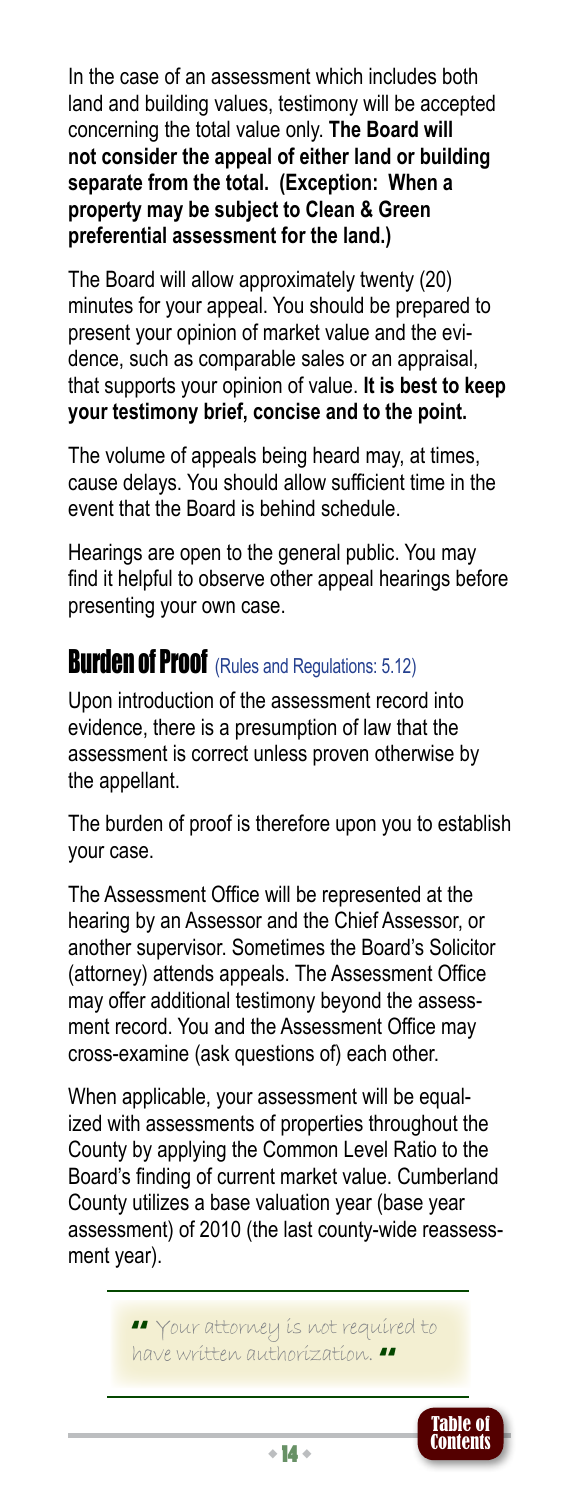The relationship of the base year assessment to current market value of the property is controlled by the Common Level Ratio (CLR) in effect as of the date the appeal was filed. The CLR set for Cumberland County by the Pennsylvania State Tax Equalization Board (STEB) will be read into the record at the appeal hearing. State law determines when the CLR is used to equalize assessments.

### <span id="page-16-0"></span>Reaching a Decision

The Assessment Appeals Board will base its decision on the evidence presented by you and the Assessor at the hearing. The Board will evaluate the suitability of any approach to value and the data you and the Assessor used to reach your conclusions.

### <span id="page-16-1"></span>Notice of Decision

[\(Rules and Regulations: 7.01\)](http://www.ccpa.net/DocumentCenter/Home/View/7313) 

The Board of Assessment Appeals may announce its decision at your hearing, or take the matter under advisement for a decision later. Even if a decision is not announced at your hearing, you will receive a written Decision Order by mail. All appeals heard will be mailed a Decision Order within five (5) days of the hearing.

### <span id="page-16-2"></span>Implementation of Decision

### [\(Rules and Regulations: 7.02\)](http://www.ccpa.net/DocumentCenter/Home/View/7313)

Decisions rendered on appeals from Notices of a Change of Assessment (40 day notices) shall be effective and implemented retroactively to the date of the change in assessment which was appealed. Decisions rendered from annual appeals (appeals other than those in response to a Change in Assessment Notice) will result in a change in assessment on January 1 of the year following the applicable September 1 cut-off date for filing appeals and will be implemented for the County and Municipal tax bills for that year, and for the School tax bills for the fiscal year beginning the following July first.

> **"** The Board of Assessment Appeals bases its decision on the evidence presented by you and the Assessment Office at the hearing.  $\blacksquare$

> > $+15+$

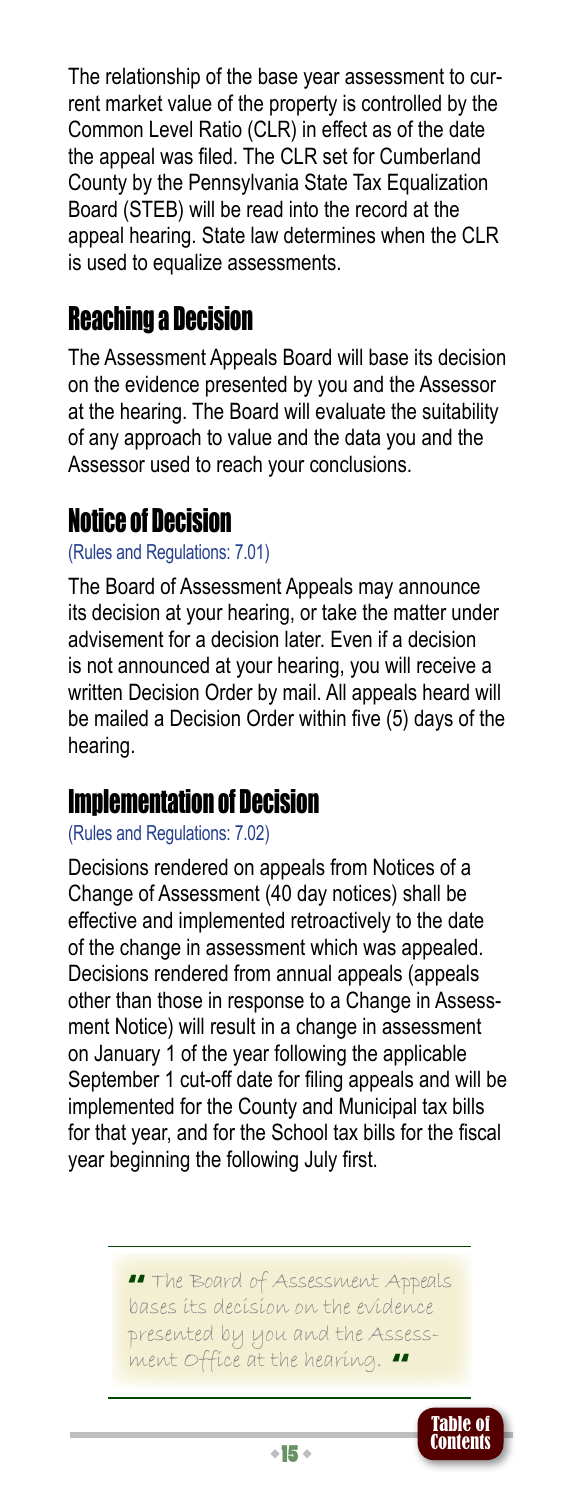### <span id="page-17-0"></span>Further Appeal Rights

A decision by the Appeals Board is final - that is, an Appeals Board will not rehear or reconsider any application for appeal within the same year. If you wish to appeal the Appeals Board's decision, you must appeal to the Cumberland County Court of Common Pleas within 30 days of the Decision Order date.

### <span id="page-17-1"></span>Annual Appeals

You have the right to file a new appeal each year.

" You have 'the burden of proof' to show that the assessment is  $wronq.$ 

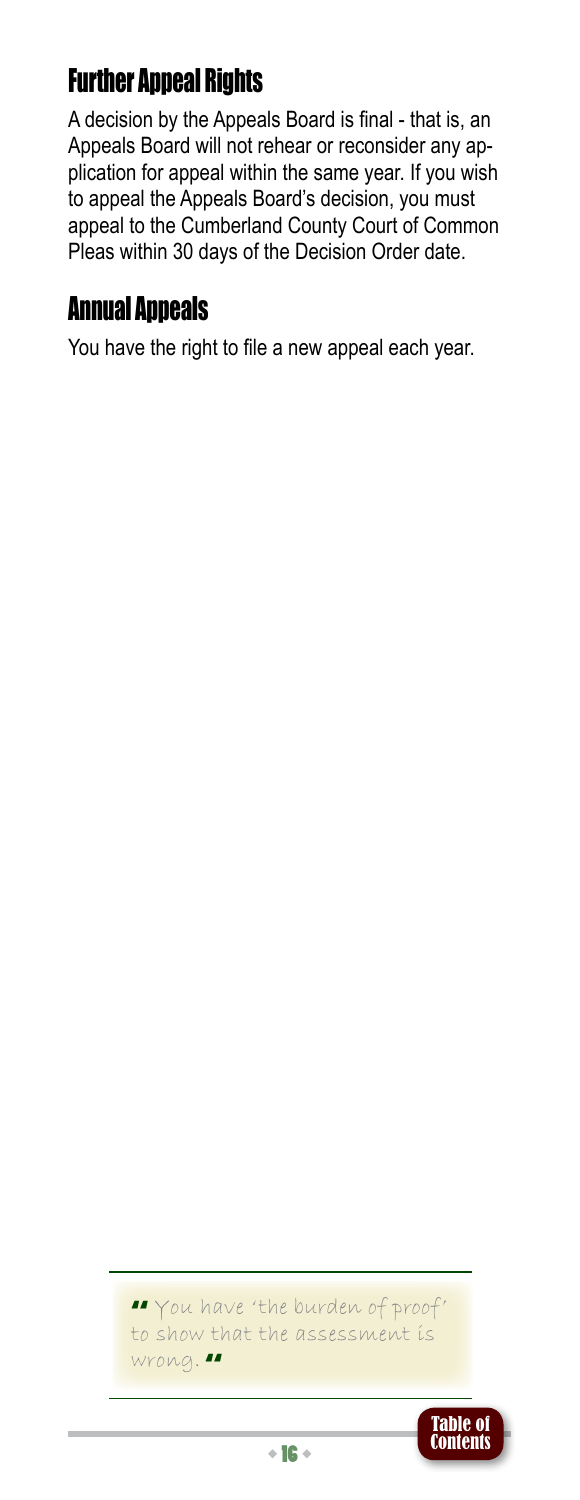### <span id="page-18-0"></span>Glossary of Terms

### Glossary of Terms Used in This Publication

### **Assessment**

An official valuation of property for the purpose of levying a tax; or an assigned value.

### **Base Year**

The year upon which real property market values are based for the more recent county-wide revision of assessment of real property.

### **Board of Assessment Appeals**

The Cumberland County Board of Assessment Appeals is an independent board authorized by statute and appointed by the County Commissioners to primarily hear and decide assessment valuation cases.

### **Chief Assessor**

The Chief Assessor is the Chief Assessor of Cumberland County.

### **Common Level Ratio (CLR)**

The ratio of assessed value to current market value used generally in the County as last determined by the Pennsylvania State Tax Equalization Board (STEB).

### **Fair Market Value**

The price a willing buyer would pay a willing seller for a property in its present condition with neither the buyer nor seller under pressure to act.

### <span id="page-18-1"></span>For More Information

You may obtain the Rules and Regulations of the Cumberland County Board of Assessment Appeals by contacting the Assessment Office at 717.240.6350 or go to the Tax Assessment page of the Cumberland County website at [www.ccpa.net \(government>taxes>tax](http://www.ccpa.net/index.aspx?nid=3587)  [assessment>tax assessment forms\)](http://www.ccpa.net/index.aspx?nid=3587).



 $\cdot$  17  $\cdot$